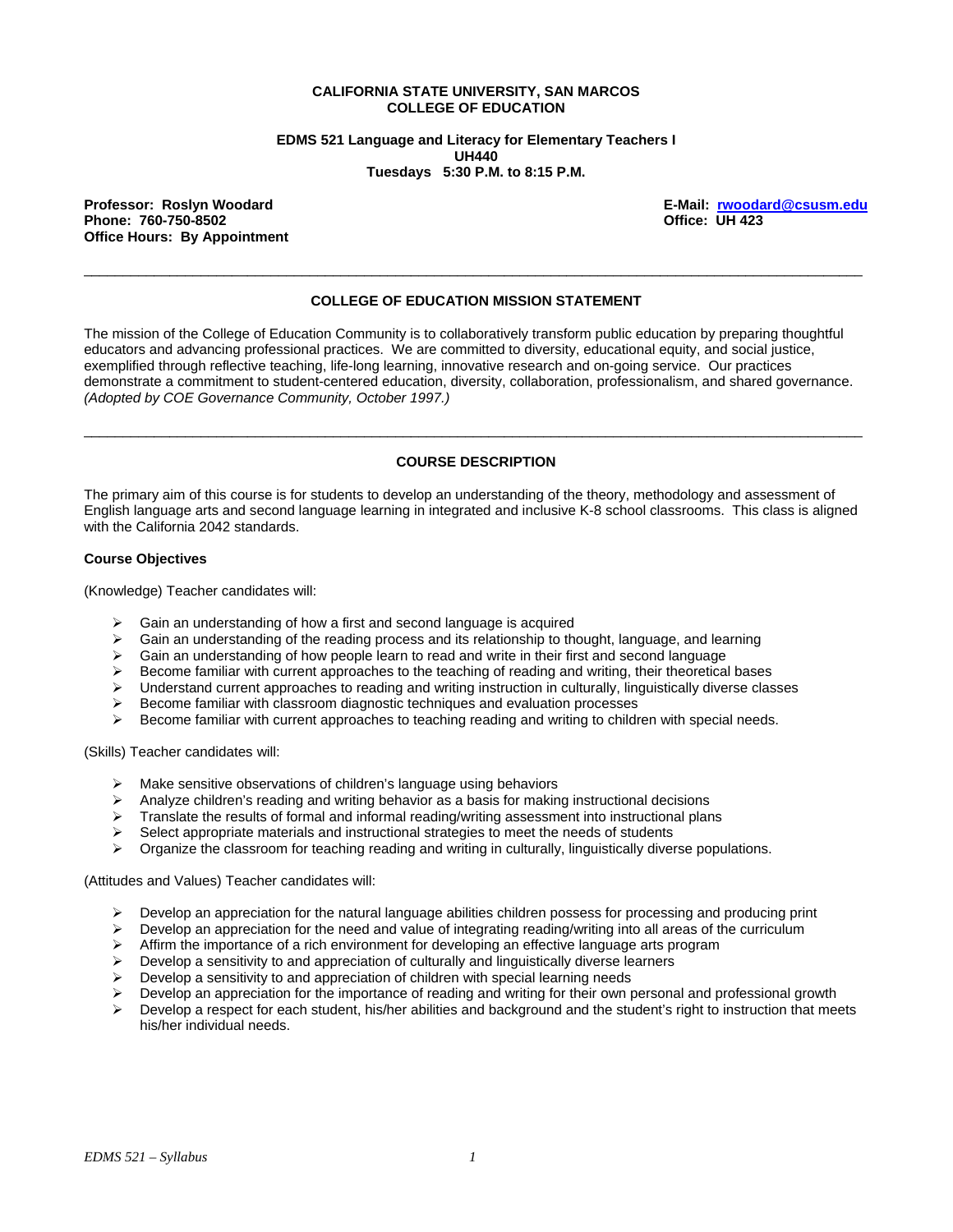#### **AUTHORIZATION TO TEACH ENGLISH LEARNERS**

This credential program has been specifically designed to prepare teachers for the diversity of languages often encountered in California public school classrooms. The authorization to teach English learners is met through the infusion of content and experiences within the credential program, as well as additional coursework. Students successfully completing this program receive a credential with authorization to teach English learners. *(Approved by CCTC in SB 2042 Program Standards, August 2002.)*

#### **TEACHER PERFORMANCE EXPECTATION (TPE) COMPETENCIES**

\_\_\_\_\_\_\_\_\_\_\_\_\_\_\_\_\_\_\_\_\_\_\_\_\_\_\_\_\_\_\_\_\_\_\_\_\_\_\_\_\_\_\_\_\_\_\_\_\_\_\_\_\_\_\_\_\_\_\_\_\_\_\_\_\_\_\_\_\_\_\_\_\_\_\_\_\_\_\_\_\_\_\_\_\_\_\_\_\_\_\_\_\_\_\_\_\_\_\_\_

The course objectives, assignments, and assessments have been aligned with the CTC standards for the Multiple Subjects Credential. This course is designed to help teachers seeking a California teaching credential to develop the skills, knowledge, and attitudes necessary to assist schools and districts in implementing effective programs for all students. The successful candidate will be able to merge theory and practice in order to realize a comprehensive and extensive educational program for all students. You will be required to formally address the following TPEs in this course: 1A and 4.

# $\overline{a}$  , and the state of the state of the state of the state of the state of the state of the state of the state of the state of the state of the state of the state of the state of the state of the state of the state o **TASK STREAM, TPEs, ASSIGNMENTS**

#### **TPE Reflective Writing**

This course requires that you address the TPEs listed above for your Task Stream Portfolio. You will address these TPEs by completing course assignments. Completion of the course assignments will include that you have submitted them in the appropriate format to your electronic portfolio. Assessment of your TPEs is directly related to the assessment of your course assignments. You will write summary reflections to be submitted, responded to, and archived via Task Stream.

The following link will take you to the CSUSM COE website where you can get help with how to create your electronic portfolio and information on the required elements: http://lynx.csusm.edu/coe/eportfolio/index.asp

This following is the Task Stream home page link where you will register for Task Stream and return to when working on your electronic portfolio: http://www.taskstream.com \_\_\_\_\_\_\_\_\_\_\_\_\_\_\_\_\_\_\_\_\_\_\_\_\_\_\_\_\_\_\_\_\_\_\_\_\_\_\_\_\_\_\_\_\_\_\_\_\_\_\_\_\_\_\_\_\_\_\_\_\_\_\_\_\_\_\_\_\_\_\_\_\_\_\_\_\_\_\_\_\_\_\_\_\_\_\_\_\_\_\_\_\_\_\_\_\_\_\_\_

### **COLLEGE OF EDUCATION ATTENDANCE POLICY**

Due to the dynamic and interactive nature of courses in the College of Education, all students are expected to attend all classes and participate actively. At a minimum, students must attend more than 80% of class time, or s/he may not receive a passing grade for the course at the discretion of the instructor. Individual instructors may adopt more stringent attendance requirements. Should the student have extenuating circumstances, s/he should contact the instructor as soon as possible. *(Adopted by the COE Governance Community, December, 1997.)*

#### *You cannot receive an "A" in this course if you miss more than two class sessions.*

¾ 15 sessions: Miss an entire class session once and any part of another class session and you will not receive an "A-." Miss any part of class sessions 3 times and you will not receive an "A-." Your grade will automatically drop to a "C" if you miss an entire class session twice. Your grade will automatically drop to a "C" if you miss any part of a class session 4 times. If you miss more than what is needed for a "C," you will receive a failing grade.

#### **ALL-UNIVERSITY WRITING REQUIREMENT**

 $\overline{a}$  , and the state of the state of the state of the state of the state of the state of the state of the state of the state of the state of the state of the state of the state of the state of the state of the state o

Writing in this coursed will be judged on clarity, detailed support for main points, support from texts and standards. This will include lesson plans, your philosophy, interventions for the mini case study, and RICA materials. Every course at the university must have a writing requirement of at least 2500 words.

#### **STUDENTS WITH DISABILITIES REQUIRING REASONABLE ACCOMMODATIONS**

Students must be approved for services by providing appropriate and recent documentation to the Office of Disabled Student Services (DSS). This office is located in Craven Hall 5205, and can be contacted by phone at (760) 750-4905, or TTY (760) 750-4909. Students authorized by DSS to receive reasonable accommodations should meet with their instructor during office hours or, in order to ensure confidentiality, in a more private setting.

 $\overline{a}$  , and the state of the state of the state of the state of the state of the state of the state of the state of the state of the state of the state of the state of the state of the state of the state of the state o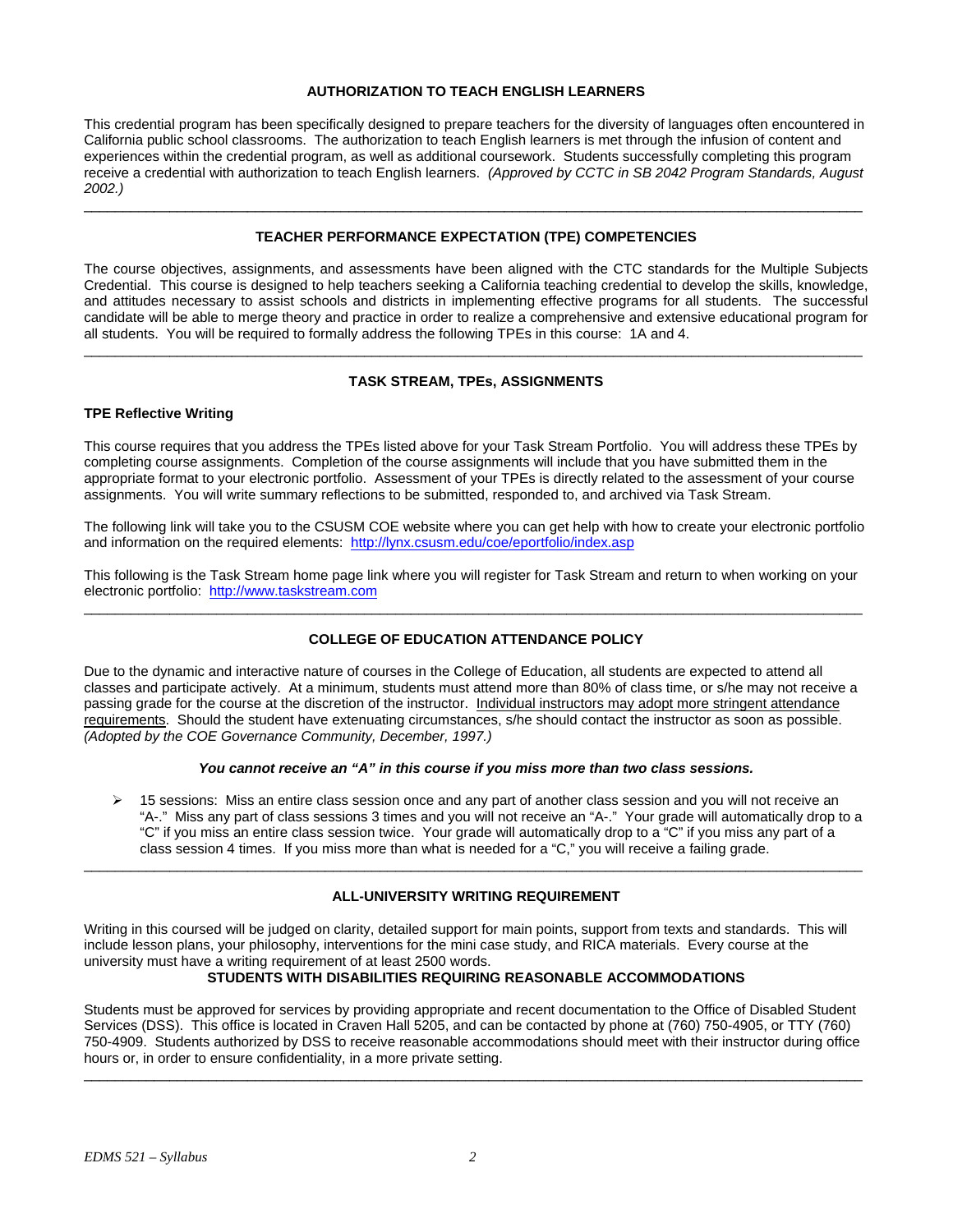#### **CSUSM ACADEMIC HONESTY POLICY**

"Students will be expected to adhere to standards of academic honesty and integrity, as outlined in the Student Academic Honesty Policy. All written work and oral assignments must be original work. All ideas/materials that are borrowed from other sources must have appropriate references to the original sources. Any quoted material should give credit to the source and be punctuated with quotation marks.

Students are responsible for honest completion of their work including examinations. There will be no tolerance for infractions. If you believe there has been an infraction by someone in the class, please bring it to the instructor's attention. The instructor reserves the right to discipline any student for academic dishonesty in accordance with the general rules and regulations of the university. Disciplinary action may include the lowering of grades and/or the assignment of a failing grade for an exam, assignment, or the class as a whole."

#### **COURSE REQUIREMENTS**

 $\overline{a}$  , and the state of the state of the state of the state of the state of the state of the state of the state of the state of the state of the state of the state of the state of the state of the state of the state o

#### **Required Texts:**

- California Department of Education. (1999). Reading Language Arts Framework for California Public Schools: Kindergarten through grade twelve. Retrieved August 18, 2005, from http://www.cde.ca.gov/re/pn/fd/ documents/lang-arts.pdf
- Choate, J. S. (2004). *Successful inclusive teaching: Proven ways to detect and correct special needs.* (4<sup>th</sup> ed.). Boston: Pearson Education, Inc.
- Johns, J. (2000). *Basic reading inventory: Pre-primer through grade twelve & early literacy assessments.* Dubuque, Iowa: Kendall-Hunt.
- Tompkins, G. E. (2006). *Literacy for the 21st century: A balanced approach* (4<sup>th</sup> ed.). Upper Saddle River, NJ: Pearson Education, Inc.
- Zarrillo, J. J. (2002). *Ready for RICA: A test preparation guide for California's Reading Instruction Competence Assessment*. Upper Saddle River, NJ: Pearson Education, Inc.

#### **Grading/Assignment Policy**

All students are expected to participate in class activities and demonstrate reflective learning. It is important that students are well prepared for course sessions by completing the readings and assignments scheduled before the class meeting. Unless otherwise negotiated with the instructor, all assignments are to be handed in on the due date. **Assignments not handed in on the due date will lose 10% of earned credit per day.** Assignments should be typed and double-spaced unless the instructor specifies a different format. Attendance may also affect your grade. Please see the Attendance Policy on page 2.

**\_\_\_\_\_\_\_\_\_\_\_**

The following grading scale will be used:



**\_\_\_\_\_\_\_\_\_\_\_**

#### **Assignments**

| $\bullet$ | Attendance, Disposition, and Class Participation | 15 points |
|-----------|--------------------------------------------------|-----------|
|           | • Quick Writes/Reflections (In-Class)            | 11 points |
|           | • Field Experience Observations                  | 26 points |
| $\bullet$ | Language Arts Resource Notebook                  | 28 points |
| $\bullet$ | Reading Strategy Lesson Plan                     | 38 points |
|           | • Primary Mini Case Study                        | 32 points |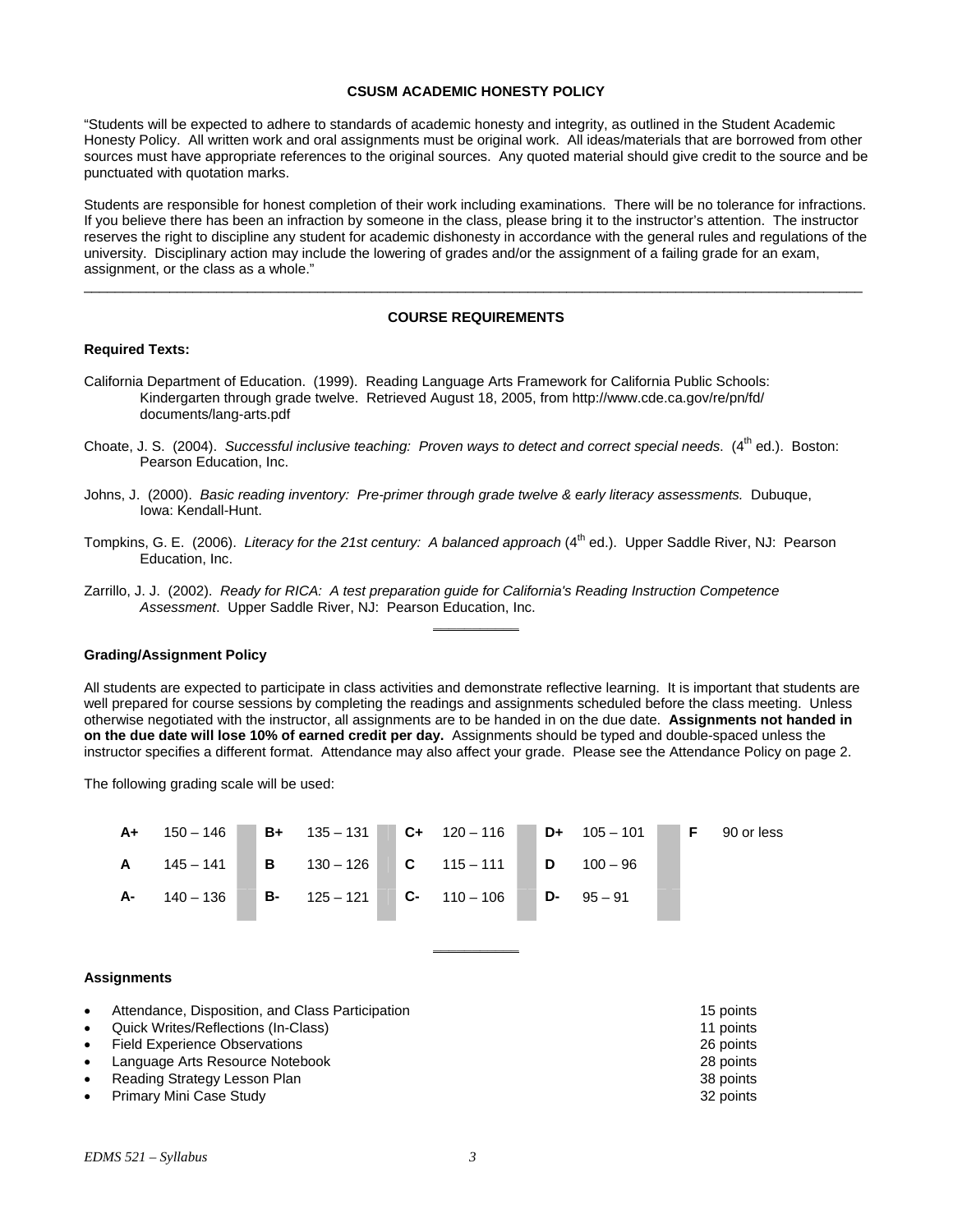#### Attendance, Disposition, and Class Participation 15 points 15 points

#### First is the expectation that you will attend all class sessions and participate actively in class activities, group and individual sharing, and discussions.

#### Quick Writes/Reflections (In Class) 11 points

You will be required to write and reflect upon your learning and thinking as it relates to key ideas from the readings and class discussions. There will no prior notice given for these in-class assignments.

#### Field Experience Observations 26 points

You will be required to conduct 4 field experience observations while you are observing/participating in K-12 classroom activities. Please look for and write down your observations of lessons related to balanced literacy and the RICA content areas taught in this course. Jot down brief notes about the kinds of activities teachers and students are engaged in, the room arrangement, instructional methods and materials, student groupings, etc. Be sure to write your observations of the teacher and students in the "activity" section and reserve your judgments for the "reflective notes" section.

You will also write a two (2) paragraph reflection about your overall observation **experience for TPE 1A**. Each observation and the reflection will be **turned in electronically to WebCT and later submitted to Task Stream.**

For each observation, please be sure to include:

Topic of the Lesson (related to balanced literacy and/or RICA content areas) Date/Time, Place (school/grade/classrooms) Activity **Judgments** Modifications

Please use the format provided on the following page.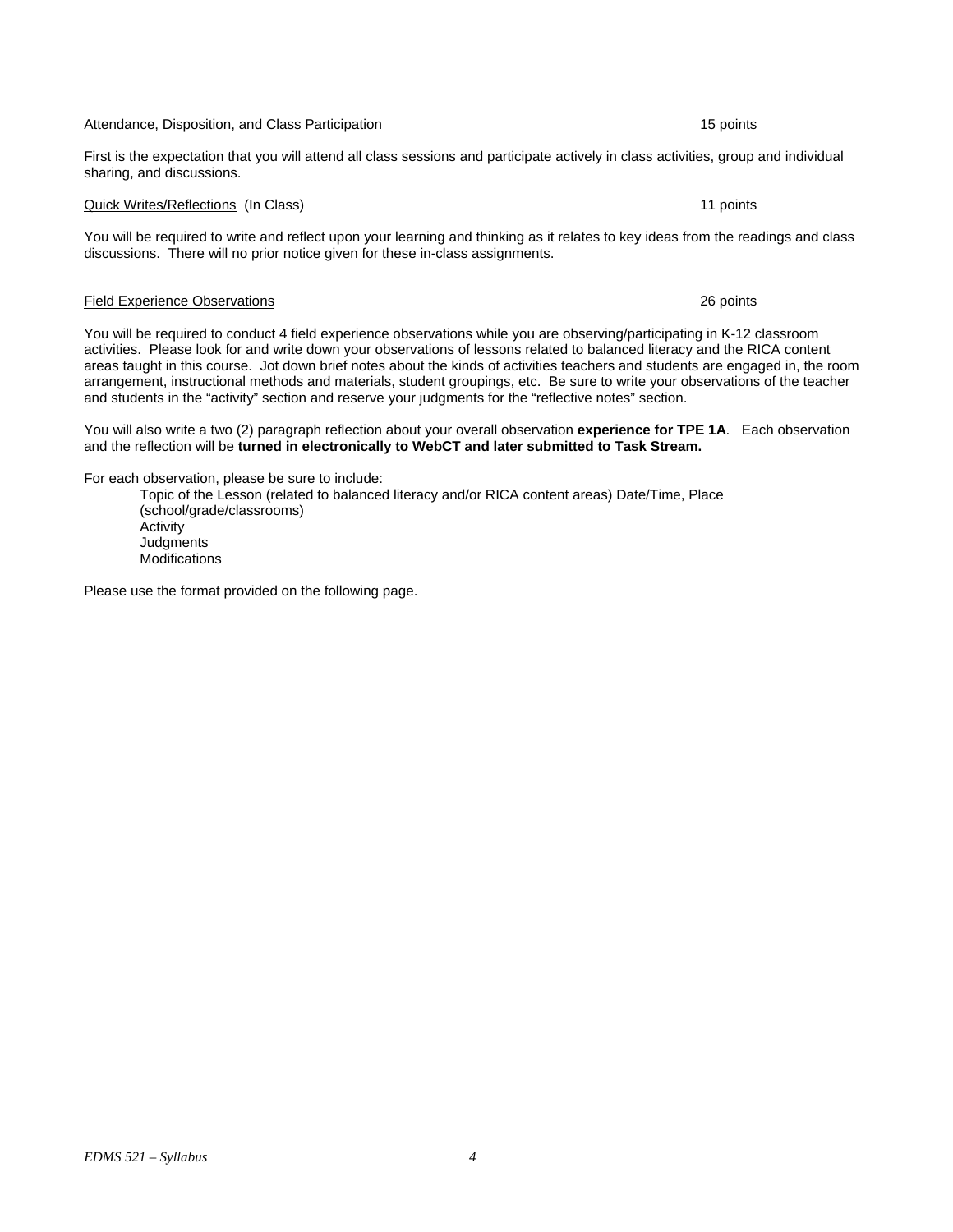#### **Field Experience Observation**

| <b>Student Name</b>            |                                   |  |  |  |  |
|--------------------------------|-----------------------------------|--|--|--|--|
| <b>Topic of Lesson</b>         |                                   |  |  |  |  |
|                                |                                   |  |  |  |  |
| Date/Time                      |                                   |  |  |  |  |
| Place (school/grade/classroom) |                                   |  |  |  |  |
|                                |                                   |  |  |  |  |
| <b>Activity</b>                | <b>Reflective Notes to Myself</b> |  |  |  |  |
|                                |                                   |  |  |  |  |
|                                | Judgments:                        |  |  |  |  |
|                                |                                   |  |  |  |  |
|                                |                                   |  |  |  |  |
|                                | <b>Modifications:</b>             |  |  |  |  |
|                                |                                   |  |  |  |  |
|                                |                                   |  |  |  |  |
|                                |                                   |  |  |  |  |
|                                |                                   |  |  |  |  |
|                                |                                   |  |  |  |  |

#### **TPE Reflection Information**

Please read **TPE 1A** and write a reflection that elaborates on your learning and mastery of this TPE. The reflection should be at least 2 paragraphs in length and include evidence that you have a grasp of teaching reading-language arts in a multiple subject teaching assignment. In order for the assignment to be complete, you must post your observation and reflections to your Task Stream Account.

#### **TPE 1A: Subject-Specific Pedagogical Skills for Multiple Subject Teaching Assignments Teaching Reading-Language Arts in a Multiple Subject Assignment**

Candidates for a Multiple Subject Teaching Credential demonstrate the ability to teach the state-adopted academic content standards for students in English-Language Arts (K-8). They understand how to deliver a comprehensive program of systematic instruction in word analysis, fluency, and systematic vocabulary development; reading comprehension; literary response and analysis; writing strategies and applications; written and oral English Language conventions; and listening and speaking strategies and applications. They know how to strategically plan and schedule instruction to ensure that students meet or exceed the standards. Candidates create a classroom environment where students learn to read and write, comprehend and compose, appreciate and analyze, and perform and enjoy the language arts. They understand how to make language (e.g., vocabulary, forms, uses) comprehensible to students and the need for students to master foundational skills as a gateway to using all forms of language as tools for thinking, learning, and communicating. They understand how to use instructional materials that include a range of textual, functional and recreational texts and how to teach high quality literature and expository text. They understand that the advanced skills of comprehending narrative and informational texts and literary response and analysis, and the creation of eloquent prose, all depend on a foundation of solid vocabulary, decoding, and word-recognition skills.

Candidates teach students how to use visual structures such as graphic organizers or outlines to comprehend or produce text, how to comprehend or produce narrative, expository, persuasive and descriptive texts, how to comprehend or produce the complexity of writing forms, purposes, and organizational patterns, and how to have a command of written and oral Englishlanguage conventions. They know how to determine the skill level of students through the use of meaningful indicators of reading and language arts proficiency prior to instruction, how to determine whether students are making adequate progress on skills and concepts taught directly, and how to determine the effectiveness of instruction and students' proficiency after instruction.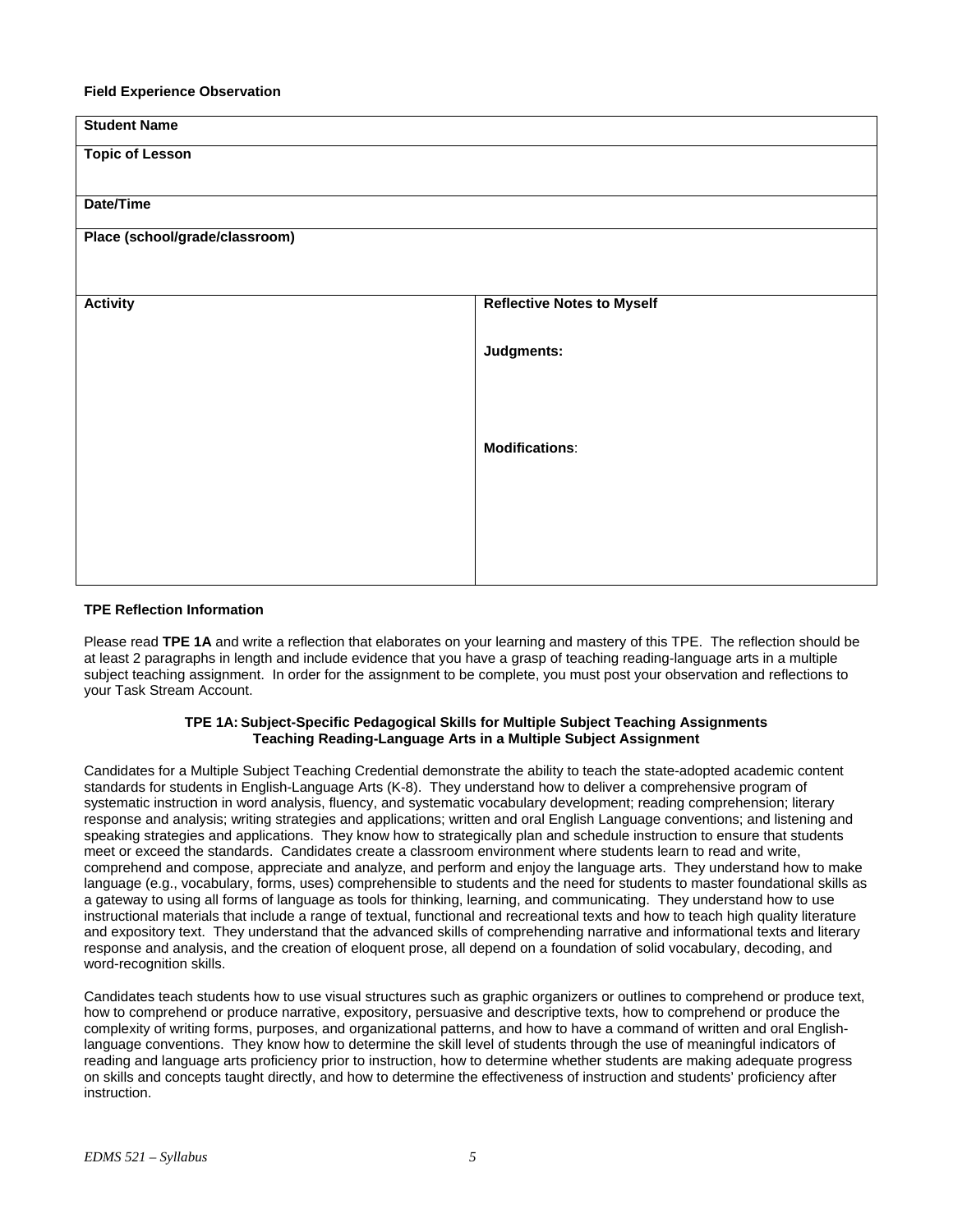*EDMS 521 – Syllabus 6* 

Each of you will develop RICA study materials to be used to inform your teaching. The materials have two main objectives:

**Objective 1** To demonstrate your learning and understanding of reading and language arts **Objective 2** To begin a resource for your own learning

Be creative and thoughtful in the compilation of the materials. They will be a demonstration that you are ready to teach reading and language arts to a diverse student population.

RICA study materials will be organized around the 13 RICA Content Areas (see the RICA Registration Bulletin, p.39-45 and Zarrillo's text, *Ready for RICA)*. Each content area will be turned in electronically to WebCT.

For the first semester you will study Content Area 2, Planning, Organizing, and Managing Reading Instruction, and complete RICA study grids for the following content areas:

- Phonemic Awareness (3)
- Concepts About Print (4)
- Systematic, Explicit Phonics and Other Word Identification Strategies (5)
- $\div$  Spelling Instruction (6)
- $\div$  Reading Comprehension Narrative (7)
- Vocabulary Development (12)
- Structure of the English Language (13)

Each section of the materials should contain the following:

**(a)** explain each content area and the skills, concepts, etc. associated with it;

- **(b)** identify and explain two (2) ways to assess each content area and include a rationale **for each assessment** as to why you are using these assessments and how assessment information is used to make informed decisions about instruction;
- **(c)** describe, step by step, one (1) teaching strategy and explain how it supports **reading**, **writing**, and **language arts development**;
- **(d)** include at least three (3) accommodations for the step-by-step strategy listed above.

You MAY (but are not required to) include in your language arts notebook the following: course assignments, course handouts and materials from your classroom/school site, examples from lesson plans and student work, information from internet sources or professional journals, strategies you will use to teach these content areas, pictures of students learning a specific strategy as well as your reflection on what was happening.

Besides the course readings, Dr. Alice Quiocho's website can also serve as a resource. The address is: **http://www.csusm.edu/Quiocho**. Click on "reading instruction portfolio." See the section on accommodations for ideas on ways to support second language learners. See www.ed.gov/free/ for free educational materials.

#### Reading Strategy Lesson Plan 38 points and 38 points of the strategy Lesson Plan 38 points and 38 points and 38 points of the strategy Lesson Plan 38 points and 38 points and 38 points of the strategy Lesson Plan 38 points

You will write and present one **READING STRATEGY** lesson plan that takes into account student needs. *(Note: You must clearly comprehend strategies readers use in order to write an effective lesson)*. Please be advised that in order to obtain full credit, you will have to revise your lesson plan. Make your lesson active, interesting, fun, meaningful, and based on reading standards. The lesson plan must follow specific guidelines provided by the instructor and will be **turned in electronically to WebCT**.

It is important that your lesson addresses the needs of mainstream students, as well as makes provisions for second language learners, students presenting difficulty, and accelerated students. How are you going to work with students who are having difficulty? How will you scaffold for second language learners' learning during the lesson? How will your lesson provide enrichment for accelerated students? Will you meet with students individually or in a small group while other students work independently?

We will examine how lesson plans must start with assessment. Therefore, we will be learning how to assess students and use the assessment information to make informed decisions about instruction that specifically addresses the standards.

You will be responsible for submitting a clean, typed copy for review and grading. *Keep the following in mind when writing your lesson*: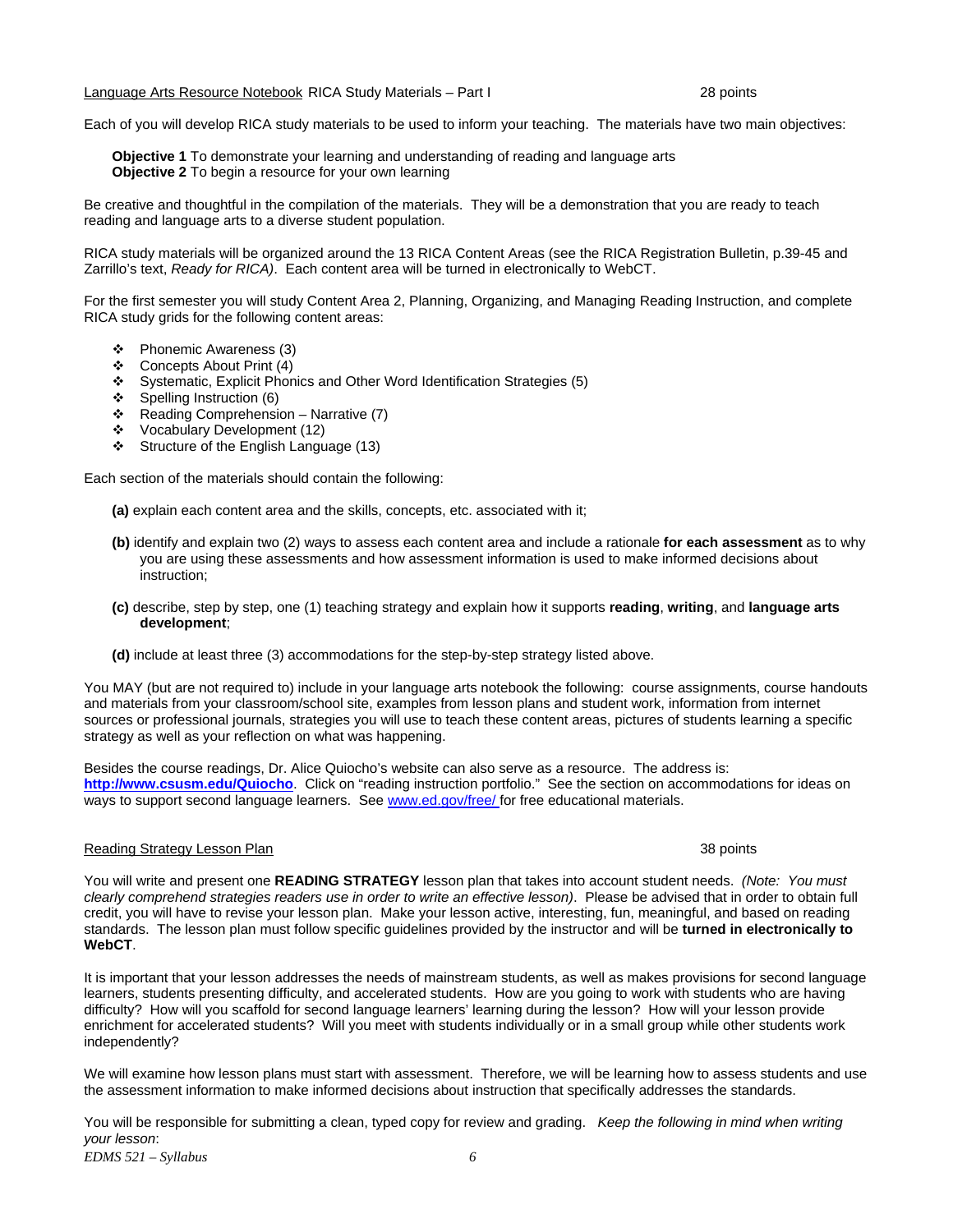- ❖ What is the purpose of your lesson?
- $\div$  How does it relate to real reading?
- What are your learning goals?
- \* What language development goals do you have planned for students?
- How are they aligned with the CA Reading/Language Arts standards? (check the Reading/Language Arts framework for CA public schools)The ELD Standards?
- How will you present the lesson? (instructional strategies, resource materials, time frame)
- \* How will you group students for the lesson?
- How will you assess your students?
- What scaffolds and accommodations will you provide for students who need additional help?

#### **TPE Reflection Information**

Please read **TPE 4** and write a reflection that elaborates on your learning and mastery of this TPE. The reflection should be at least 2 paragraphs in length and include evidence that you have a grasp of how to make content accessible. In order for the assignment to be complete, you must post your lesson and reflections to your Task Stream Account after it is returned with the comment: **Ready to Post**.

#### **TPE 4: Making Content Accessible**

Candidates for Teaching Credentials incorporate specific strategies, teaching/instructional activities, procedures and experiences that address state-adopted academic content standards for students in order to provide a balanced and comprehensive curriculum. They use instructional materials to reinforce state adopted academic content standards for students and they prioritize and sequence essential skills and strategies in a logical, coherent manner relative to students' current level of achievement. They vary instructional strategies according to purpose and lesson content. To meet student academic learning needs, candidates explain content clearly and reinforce content in multiple ways, such as the use of written and oral presentation, manipulatives, physical models, visual and performing arts, diagrams, nonverbal communication, and computer technology. They provide opportunities and adequate time for students to practice and apply what they have learned. They distinguish between conversational and academic language, and develop student skills in using and understanding academic language. They teach students strategies to read and comprehend a variety of texts and a variety of information sources, in the subject(s) taught. They model active listening in the classroom. Candidates encourage student creativity and imagination. They motivate students and encourage student effort. When students do not understand content, they take additional steps to foster access and comprehension for all learners. Candidates balance instruction by adjusting lesson designs relative to students' current level of achievement.

#### Primary Mini Case Study 32 points

1. Assess

Choose a child between the ages of 3.5 – 6 who is **not reading yet.** Use *John's Appendix A: Early Literacy Assessment* to conduct the following assessments of the child's emergent reading behavior:

- ¾ Alphabet Knowledge Letter Identification (Johns 463) (Previous John's Edition 309-311)
- ¾ Wordless Picture Reading (Johns 481) (Previous John's Edition 314-317)
- ¾ Literacy Knowledge Concepts About Print (Johns 466) (Previous John's Edition 313)
- ¾ Phoneme Segmentation (Johns 488) (Previous John's Edition 322)

#### 2. Analyze

Look at the information that you have gathered in the assessments and develop **a profile** of the child as an emergent reader and **a qualitative analysis** of his/her early literacy behavior and skills. Use the Profile and Qualitative Analysis forms found in Johns 496 and 497 (Previous John's Edition 330 and 331).

#### 3. Apply

Apply your analysis of the child's early literacy behaviors to design an instructional reading plan. You may use the RICA data grid to help you with this process. Your analysis must have the following 4 components:

- ¾ Write a well-developed paragraph(s) describing the child's areas of **strength**, making sure that you use data to support your statements;
- ¾ Write a well-developed paragraph(s) describing the child's areas of **need**, making sure that you use data to support your statements;
- ¾ Write a well-developed paragraph(s) that both describes **what area of need you would focus on first** and explains why you would start your instruction there;
- ¾ Write another well-developed paragraph(s) that describes **what you would do as a teacher to help him/her in this area** and why you think that instructional strategy/approach/activity will help the child progress. (Remember, the instructional strategy should take advantage of the child's strengths).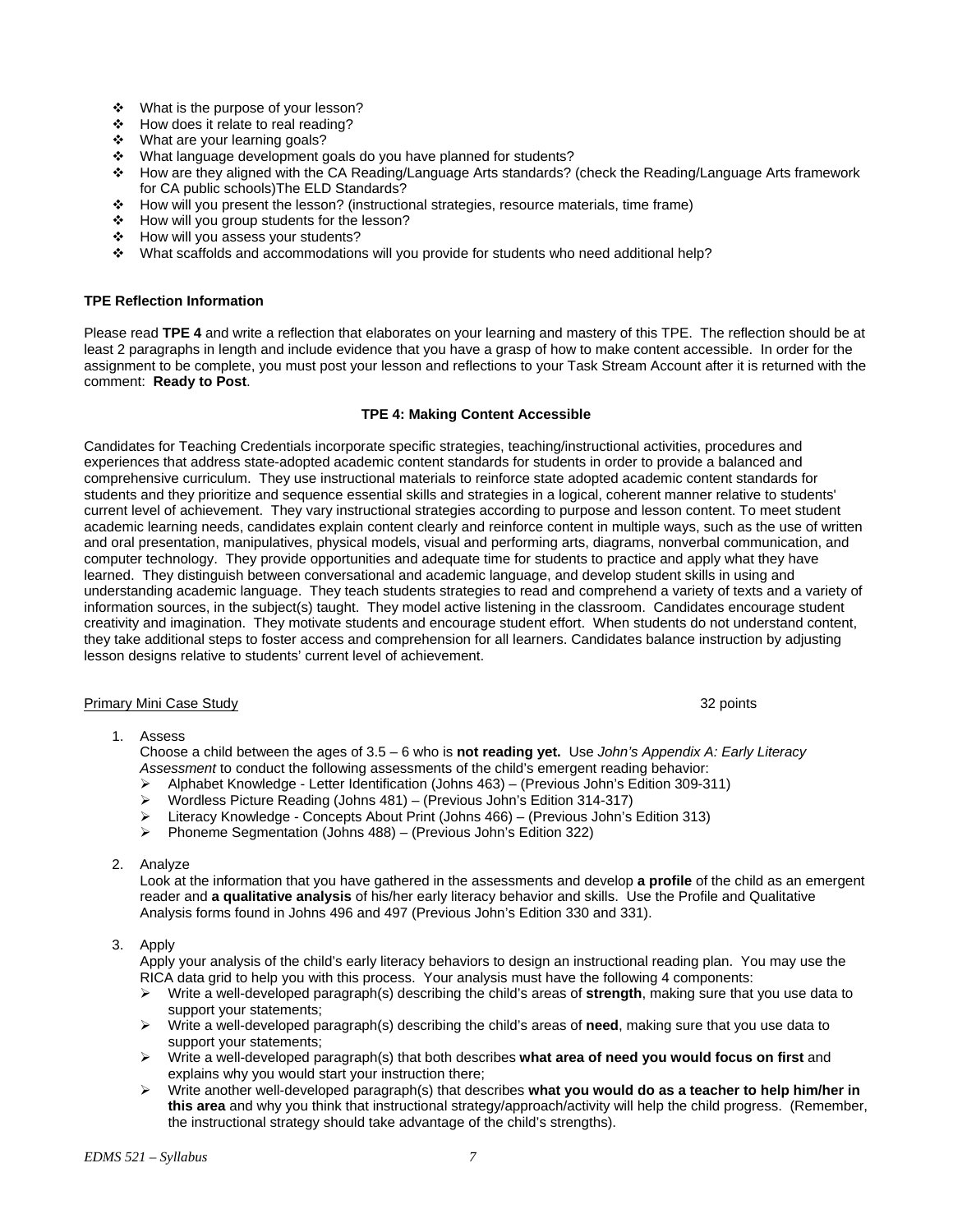4. Reflect

Think again about the process of assessing the child. What did you learn from this process?

 $\overline{a}$  , and the state of the state of the state of the state of the state of the state of the state of the state of the state of the state of the state of the state of the state of the state of the state of the state o *GENERAL CONSIDERATIONS NOTE: I RESERVE THE RIGHT TO CHANGE, ADD TO, OR DELETE ANY MATERIAL OR ASSIGNMENT FROM THE COURSE.*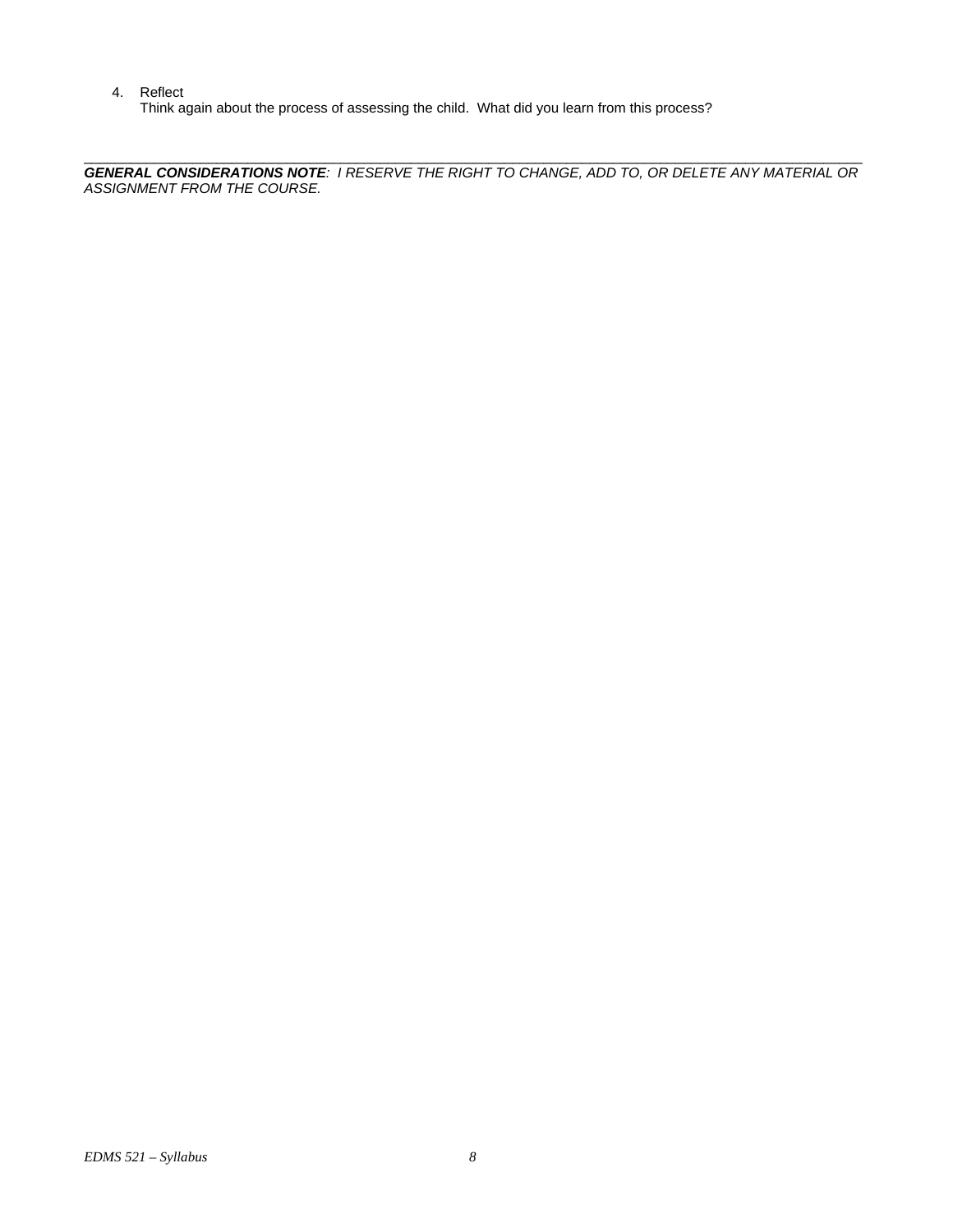**EDMS 521 Course Outline** (Timeline, subject and reading assignments are subject to change pending on needs of students. Note that if and when there is a problem in understanding assignments and content, please see me.)

| <b>Date/Session</b> | <b>Topics for Discussion</b>                                                                                                                                                                  | <b>Reading/Assignments</b>                                                                                                                |
|---------------------|-----------------------------------------------------------------------------------------------------------------------------------------------------------------------------------------------|-------------------------------------------------------------------------------------------------------------------------------------------|
| <b>Session 1</b>    | Course Overview (Syllabus/ Requirements)<br>A Balanced Approach to Literacy                                                                                                                   | Tompkins<br>CA Framework for Reading Language Arts                                                                                        |
| <b>Session 2</b>    | Oral Language Development<br>Language of School/Language of Learning<br>Cueing Systems - Pragmatic System<br>RICA/Concepts of Print - RICA 4                                                  | Tompkins<br>Zarillo                                                                                                                       |
| <b>Session 3</b>    | Assessment in Balanced Literacy Program<br>Role of Assessment/Learning About Students<br>Assessment in Balanced Literacy Program<br><b>Cycle of Assessment</b><br><b>Types of Assessments</b> | <b>Field Observation Due on WebCT</b><br>Tompkins<br>Zarillo<br>CA Framework for Reading Language Arts<br><b>RICA 4 Grid Due on WebCT</b> |
| <b>Session 4</b>    | <b>Reading Process</b><br>Cueing Systems - Phonological System<br>Phonemic Awareness - RICA 3                                                                                                 | Tompkins<br>Zarillo<br><b>Field Observation Due on WebCT</b>                                                                              |
| <b>Session 5</b>    | <b>Reading Scaffolds</b><br>Mini Case Study - Rapport                                                                                                                                         | Tompkins<br>Johns<br>RICA 3 Grid Due on WebCT                                                                                             |
| Session 6           | Phonics and Other Word Identification Skills - RICA 5<br>Mini Case Study - Artifacts                                                                                                          | Tompkins<br>Zarillo<br><b>Field Observation Due on WebCT</b>                                                                              |
| <b>Session 7</b>    | Diverse Learners<br>ELL Learners - Special Education Learners - Struggling Students                                                                                                           | <b>RICA 5 Grid Due on WebCT</b>                                                                                                           |
| Session 8           | Spelling - RICA 6                                                                                                                                                                             | Tompkins<br>Zarillo<br><b>Field Observation Due on WebCT</b>                                                                              |
| <b>Session 9</b>    | <b>Instructional Practices</b>                                                                                                                                                                | <b>RICA 6 Grid Due on WebCT</b>                                                                                                           |
| <b>Session 10</b>   | Cueing Systems - Semantic System<br>Vocabulary Development - RICA 12                                                                                                                          | <b>Field Observation Due on WebCT</b>                                                                                                     |
| <b>Session 11</b>   | Planning, Organizing, Managing Reading Instruction - RICA 1<br>Reading Strategy Lesson Plan                                                                                                   | RICA 12 Grid Due on WebCT                                                                                                                 |
| <b>Session 12</b>   | Reading Comprehension - RICA 7<br>Reading Strategy Lesson Plan                                                                                                                                | <b>Field Observation Due on WebCT</b><br>Lesson Plan (Sections 1 & 2) in Class                                                            |
| <b>Session 13</b>   | Cueing Systems - Syntactic<br>Structure of English Language - RICA 13<br><b>Stages of Reading Development</b>                                                                                 | RICA 7 Grid Due on WebCT                                                                                                                  |
| <b>Session 14</b>   | Making Content Assessable - TPE 4<br>Reading Strategy Lesson Plan Presentation                                                                                                                | <b>Field Observation Due on WebCT</b><br>RICA 13 Grid Due on WebCT                                                                        |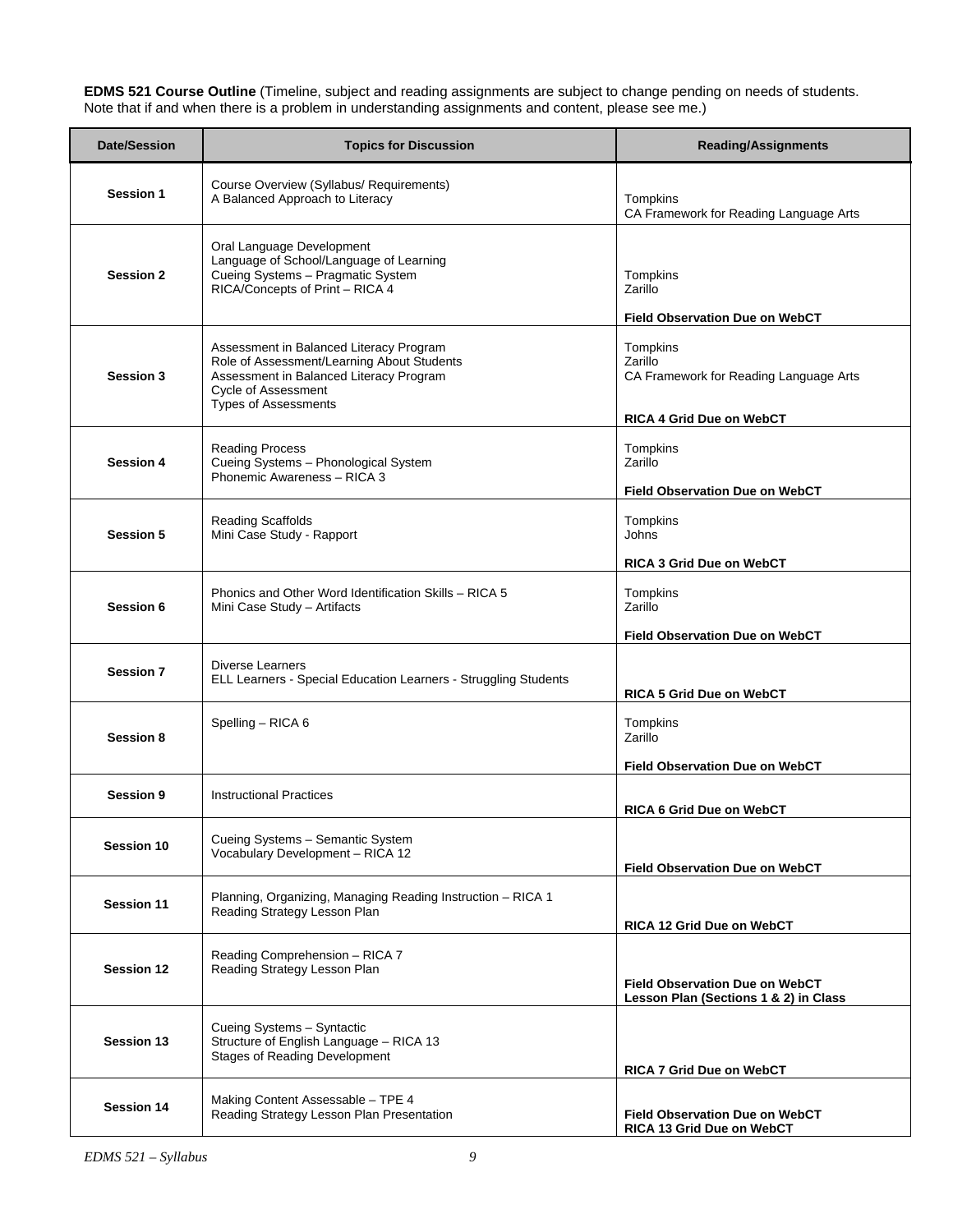| <b>Session 15</b> | Specific Pedagogical Skills for Subject Matter Instruction for<br>English/Language Arts - TPE 1A<br>Reading Strategy Lesson Plan Presentation | Field Observation + TPE 1A Due on WebCT<br>Reading Strategy Lesson Plan Due on WebCT |
|-------------------|-----------------------------------------------------------------------------------------------------------------------------------------------|--------------------------------------------------------------------------------------|
|-------------------|-----------------------------------------------------------------------------------------------------------------------------------------------|--------------------------------------------------------------------------------------|